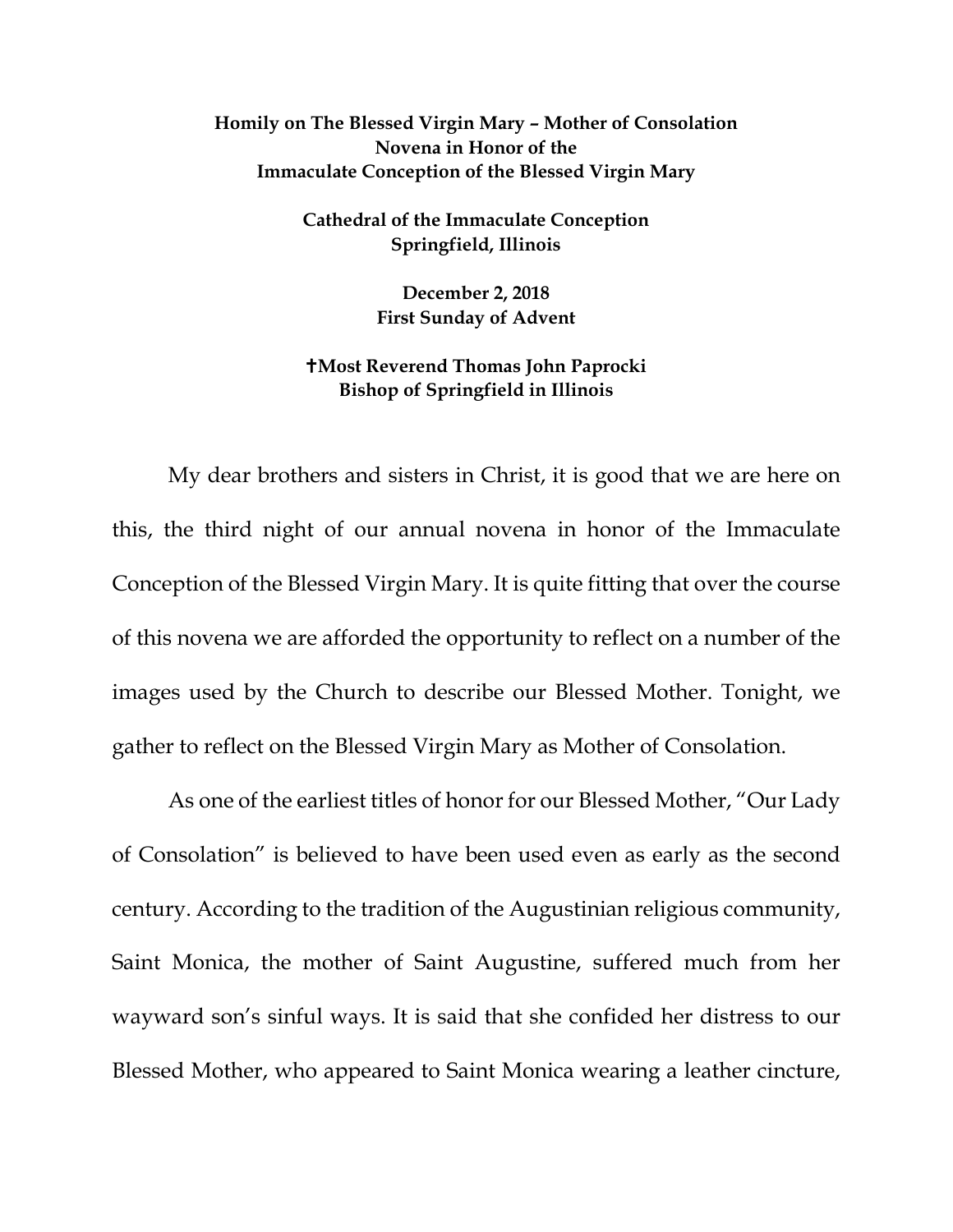which Mary removed and gave to Saint Monica with an assurance that whoever wore this cincture would receive her special consolation and protection. Saint Monica gave this cincture to her son, Saint Augustine, who, after his conversion to Christ, gave it to the members of his monastic community.

Since the time of Saint Augustine, devotion to Our Lady as Mother of Consolation, (from the Latin *Consolatrix Afflictorum*, which translates as Consoler of the Afflicted), has grown to become a popular devotion to our Blessed Mother.

In 1642, devotion to Our Lady of Luxembourg, Comforter of the Afflicted, was initiated by the Jesuits. This devotion led to Our Lady under this title being named as the protectress of the city in 1666 and of the country in 1678. Statues depicting Our Lady of Luxembourg, Comforter of the Afflicted, can be found throughout the city of Luxembourg.

<span id="page-1-0"></span>Here, in the United States, immigrants from Luxembourg helped to popularize devotion to Our Lady of Consolation. During the Civil War, three Union soldiers, who were parishioners of St. Augustine Parish in Leopold, Indiana, were imprisoned at the Andersonville Prison in Georgia, one of the largest Confederate military prisons during the Civil War. They vowed that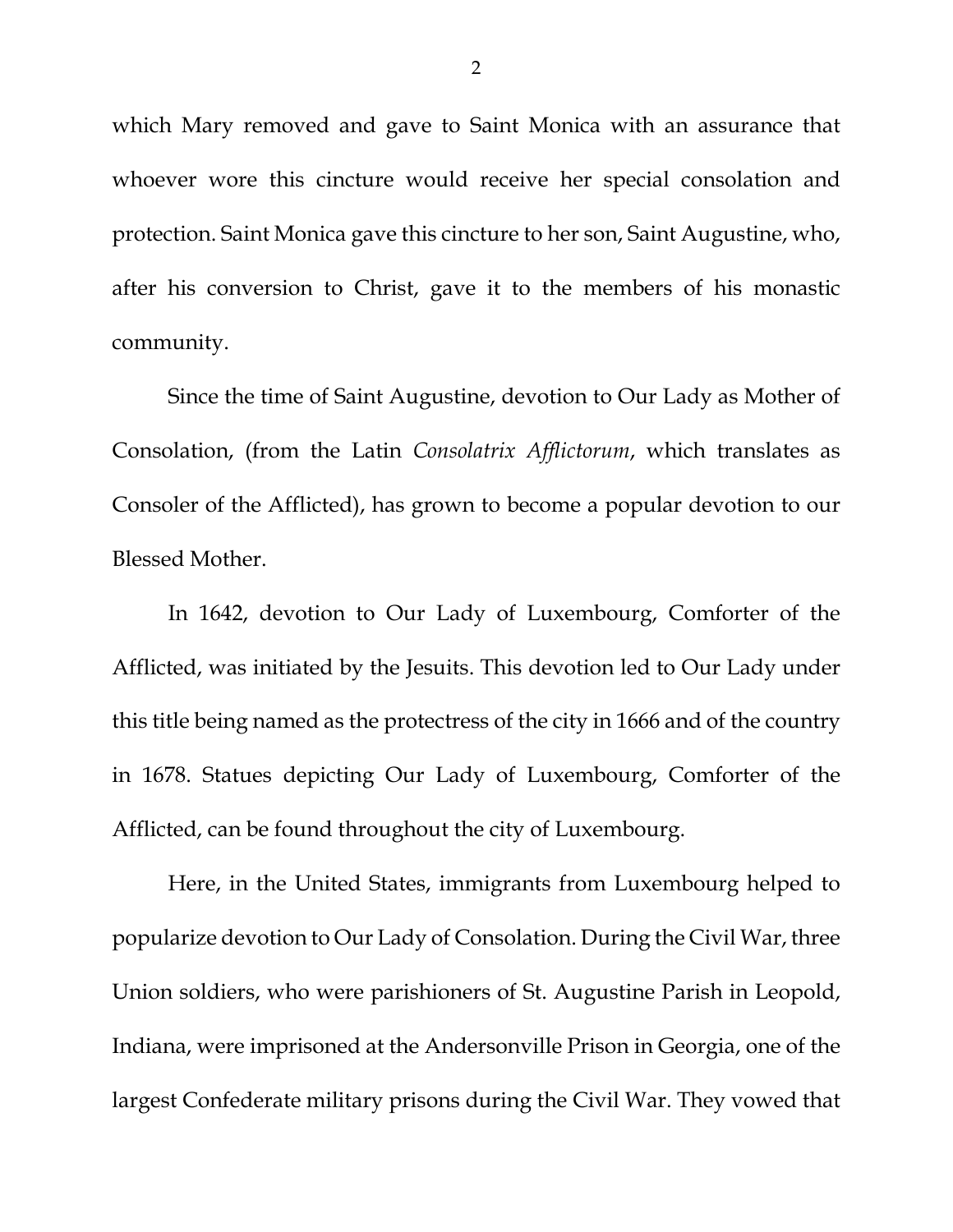if they survived, one of them would make a pilgrimage to Luxembourg and obtain a copy of the statue of Our Lady of Consolation. In 1867, Lambert Rogier, one of the three men who had been imprisoned, journeyed to Luxembourg and upon his return enshrined the statue of Our Lady of Consolation in St. Augustine Church, where it remains today.

My dear brothers and sisters in Christ, while we are not combatants in a physical war, devotion to Our Lady, Comforter of the Afflicted, is a timely devotion for us as we fight in the spiritual battles of our day. In a particular way, let us entrust Holy Mother Church to our Blessed Mother under this title that she may intercede on our behalf, that we may be delivered from the scourge of clergy sexual misconduct afflicting the Church due to the actions of some of her wayward sons.

Just a few moments ago, we heard one of the most well-known passages in the Gospel according to Saint Matthew, the Sermon on the Mount. This "Sermon on the Mount" encompasses one of the central teachings of our Lord during His public ministry. This teaching is one of humility, charity, and brotherly love. Our Lord gives His disciples the Beatitudes in a positive sense. These are not a list of "thou shalt nots." Rather, they are ways of living a virtuous life which will bring peace in the

3